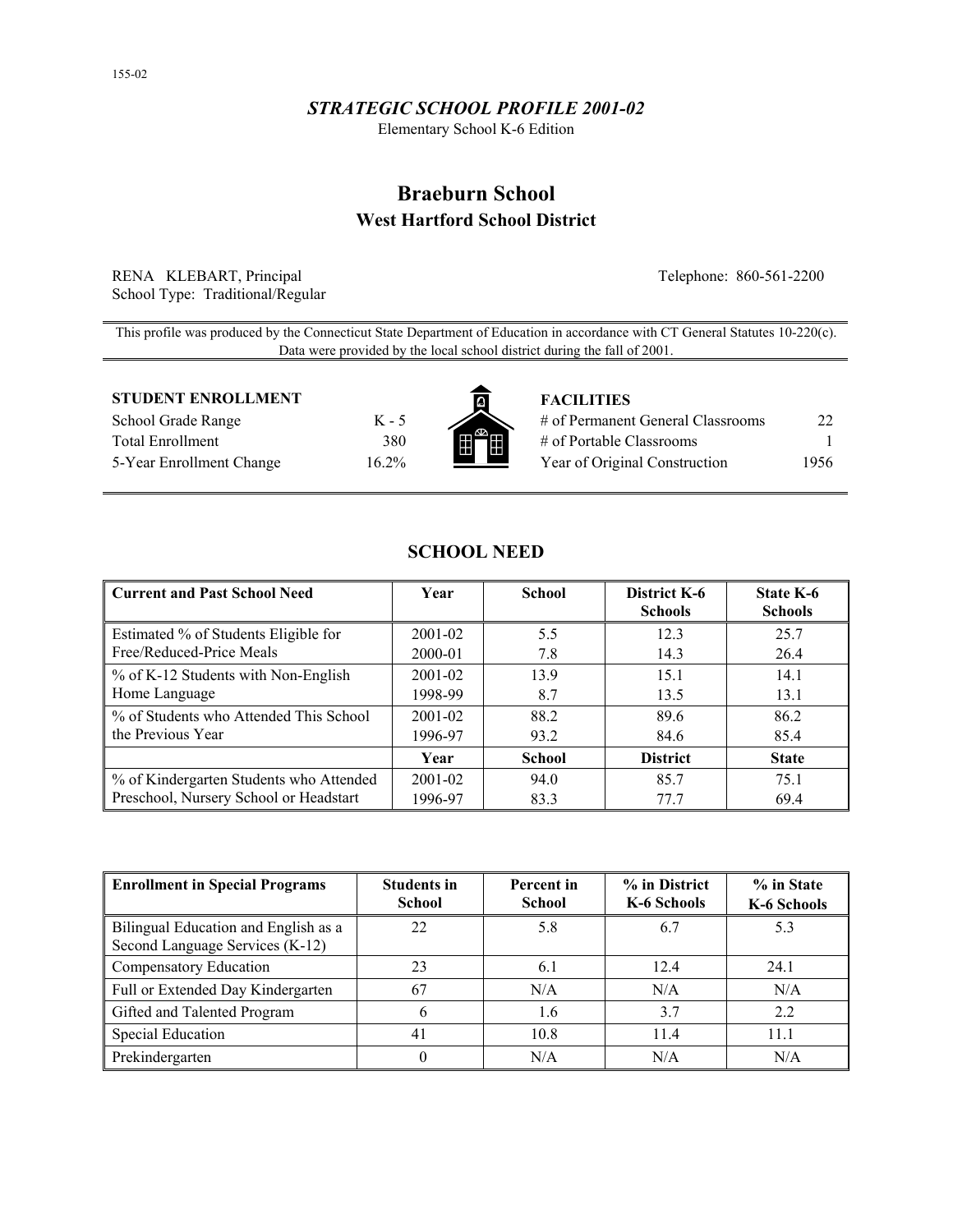| Race/Ethnicity  | <b>Number</b> | Percent | 19.5%<br><b>Total Minority 2001-02</b> |
|-----------------|---------------|---------|----------------------------------------|
| American Indian |               | 0.0     | 11.9%<br><b>Total Minority 1996-97</b> |
| Asian American  | 29            | 7.6     |                                        |
| <b>Black</b>    | 17            | 4.5     |                                        |
| Hispanic        | 28            | 7.4     | 天义                                     |
| White           | 306           | 80.5    |                                        |

| <b>Total Minority 2001-02</b> | $19.5\%$ |
|-------------------------------|----------|
| <b>Total Minority 1996-97</b> | 11.9%    |



#### **EFFORTS TO REDUCE RACIAL, ETHNIC, AND ECONOMIC ISOLATION**

Connecticut law requires that school districts provide educational opportunities for their students to interact with students and teachers from diverse racial, ethnic, and economic backgrounds. This may occur through programs with other schools, distance learning, or other experiences. Below is the description submitted by this school of how it provides such experiences.

Braeburn has an established mission statement that recognizes and responds to each child's uniqueness and fosters compassion for others and an awareness of the world.

During the summer of 2001, Braeburn staff laid the groundwork for the inclusion of several children from Hartford schools as part of Project Choice. The children were part of our kindergarten, grade 1 and grade 2 programs. Families were invited to an orientation session for all students new to Braeburn. The PTB (Parents/Teachers of Braeburn) worked closely with our staff hosting a welcome luncheon for the children and facilitating host families to support and welcome the children. Our relationship with Project Choice families is a committed long-term relationship.

Braeburn has a long-standing sister school relationship with the American School for the Deaf. Individual classes have a buddy class at ASD. We also have a reciprocal arrangement with ASD; we are able to have children participate in academic classes at Braeburn to assist ASD as they make transition plans for youngsters able to return to their home school. This year a first grader participated in language arts instruction at Braeburn as he prepared to return to his home school. The same first grade at Braeburn participated in ASD centennial celebration.

Our Student Council has participated in several outreach programs. They conducted a lollipop sale and used the proceeds to make a donation to the Connecticut Children's Medical Center. They also conducted a penny drive for the Leukemia and Lymphoma Society. During the spring term, a group of children worked with our parent organization (PTB) to provide and serve a meal to the residents of Mercy Shelter in Hartford.

As a staff we have increased student awareness of the diversity of individuals and cultures. Curriculum units of instruction are supported through field experiences, special projects and enrichment activities. Braeburn supports extended activities for units of study focusing on Japan, Kenya, the West Indies and Mexico.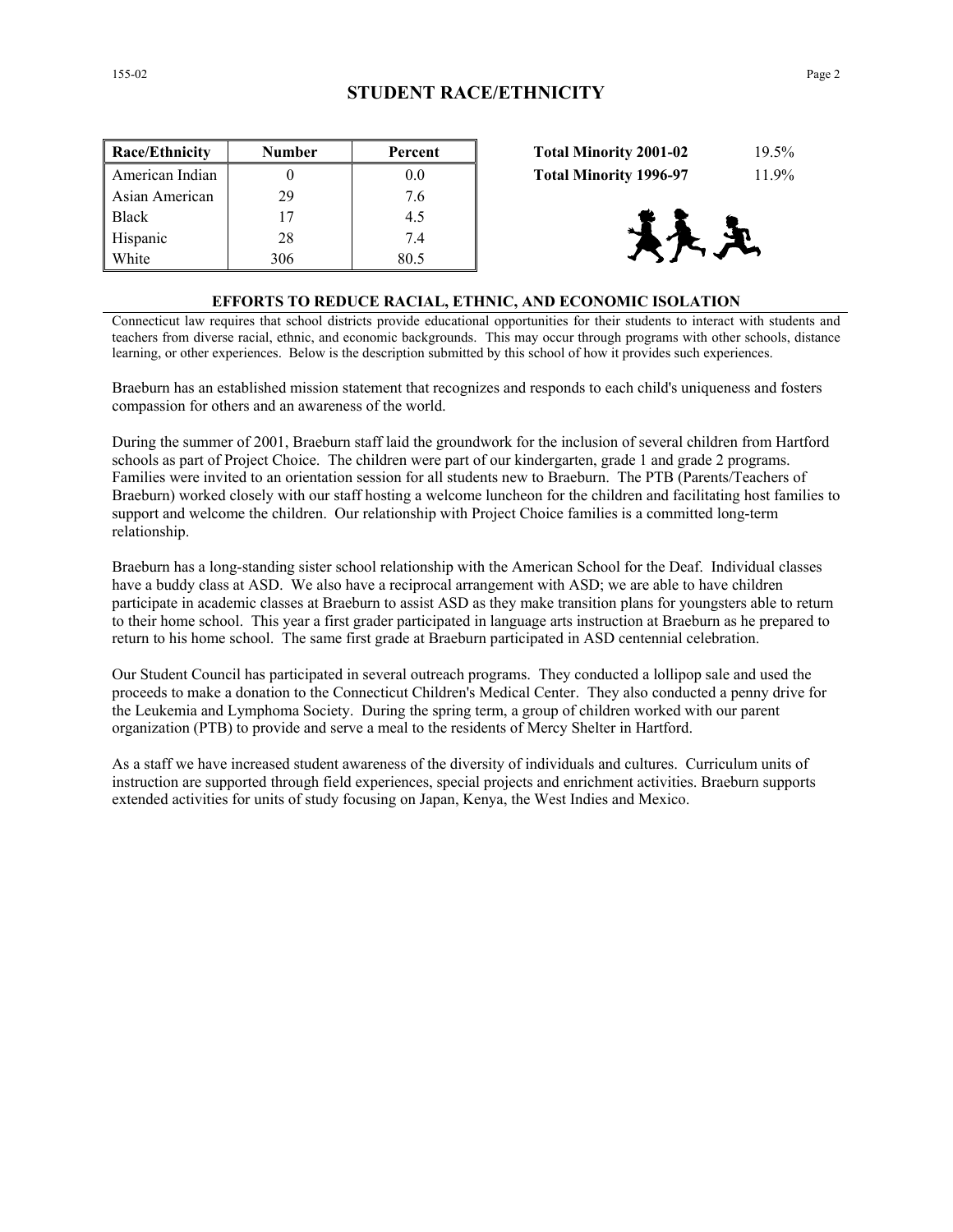## **SCHOOL RESOURCES**

| Time*                               | <b>\chool</b> | District        | state |
|-------------------------------------|---------------|-----------------|-------|
| Instructional                       |               | $\mathbf{K}$ -0 | K-0   |
| Total Hours of Instruction Per Year | 984           | 984             | 982   |

\*State law requires at least 900 hours for grades 1 through 12 and full-day kindergarten, and 450 hours for half-day kindergarten.

| <b>TECHNOLOGY</b> | % of Classrooms, Libraries,<br>and Laboratories Wired for: | <b>School</b> | District K-6 | <b>State K-6</b> |
|-------------------|------------------------------------------------------------|---------------|--------------|------------------|
|                   | Video                                                      | 100.0         | 100.0        | 57.1             |
|                   | Voice                                                      | 100.0         | 100.0        | 62.2             |
|                   | Internet Access                                            | 100.0         | 100.0        | 88.4             |
|                   | Multi-Room Network (LAN)                                   | 100.0         | 100.0        | 55.8             |

| <b>Computers</b>                                | <b>School</b> | Dist K-6 | <b>State K-6</b> | This school                   |
|-------------------------------------------------|---------------|----------|------------------|-------------------------------|
| # of Students Per Academic Computer             | 4.8           | 4.6      | 4.8              | does not have a               |
| % of Computers that are High or Moderate Power  | 98.8          | 99.8     | 91.6             | functional<br>satellite link. |
| % of Computers with Internet Access, All Speeds | 98.8          | 84.5     | 77.1             |                               |
| % of Computers with High Speed Internet Access  | 98.8          | 80.4     | 71.2             |                               |
| % of Internet Computers with Filtering Software | 100.0         | 98.7     | 80.1             |                               |

## **LIBRARY MATERIALS**

Free on-line access to periodicals, newspapers, and other resources is available to all Connecticut schools through the Connecticut Digital Library.

| <b>Print and Non-Print Materials</b>                    | <b>School</b> | Dist K-6 | State K-6 |
|---------------------------------------------------------|---------------|----------|-----------|
| # of Print Volumes Per Student*                         | 28.9          | 29.8     | 22.9      |
| % of Print Volumes Purchased in<br>the Last Three Years | 91            | 15.1     | 172       |
| # of Print Periodical Subscriptions                     | 18            | 23.6     | 18.2      |
| $\#$ of Non-Print Materials                             | 30            | 193.6    | 4063      |

\*Because a certain number of volumes are needed for a library of adequate breadth and depth, a small school may need a higher number of volumes per student.

## **STAFFING RESOURCES**



|         | <b>Average Class Size</b> | <b>School</b> | <b>District</b> | <b>State</b> |
|---------|---------------------------|---------------|-----------------|--------------|
| Grade K | $2001 - 02$               | 22.3          | 20.3            | 18.3         |
|         | 1996-97                   | 16.0          | 20.2            | 19.2         |
| Grade 2 | $2001 - 02$               | 21.0          | 19.6            | 19.6         |
|         | 1996-97                   | 17.8          | 18.4            | 20.5         |
| Grade 5 | 2001-02                   | 16.7          | 21.4            | 21.5         |
|         | 1996-97                   | 25.5          | 21.5            | 21.7         |

| <b>RESOURCES</b> |               | <b>School Staff Count</b><br><b>Full-Time Equivalent</b> | 2001-02      | 2000-01 |                                  |      |      |
|------------------|---------------|----------------------------------------------------------|--------------|---------|----------------------------------|------|------|
|                  |               | # of Certified Staff                                     |              |         |                                  |      |      |
| ass Size         | <b>School</b> | <b>District</b>                                          | <b>State</b> |         | Teachers                         | 28.2 | 29.0 |
| 2001-02          | 22.3          | 20.3                                                     | 18.3         |         | Administrators                   | 1.0  | 1.2  |
| 1996-97          | 16.0          | 20.2                                                     | 19.2         |         | Library/Media Staff              | 1.0  | 1.0  |
| 2001-02          | 21.0          | 19.6                                                     | 19.6         |         | Counselors, Social Workers,      | 1.3  | 0.8  |
| 1996-97          | 17.8          | 18.4                                                     | 20.5         |         | and School Psychologists         |      |      |
| 2001-02          | 16.7          | 21.4                                                     | 21.5         |         | Other Professionals              | 1.5  | 1.4  |
| 1996-97          | 25.5          | 21.5                                                     | 21.7         |         | # of Non-Certified Instructional | 11.0 | 10.5 |

| <b>Professional Staff Race/Ethnicity</b>                 | 2001-02       | 2000-01      | 1996-97   |
|----------------------------------------------------------|---------------|--------------|-----------|
| % Minority                                               | 2.7           | 0.0          | 0.0       |
| <b>Professional Staff Experience and Training</b>        | <b>School</b> | District K-6 | State K-6 |
| Average Number of Years Experience in Connecticut        | 11.3          | 10.8         | l 3.0     |
| % with Master's Degree or Above                          | 81.1          | 75.8         | 77 9      |
| % Trained as Mentors, Assessors, or Cooperating Teachers | 378           | 29.1         | 24.8      |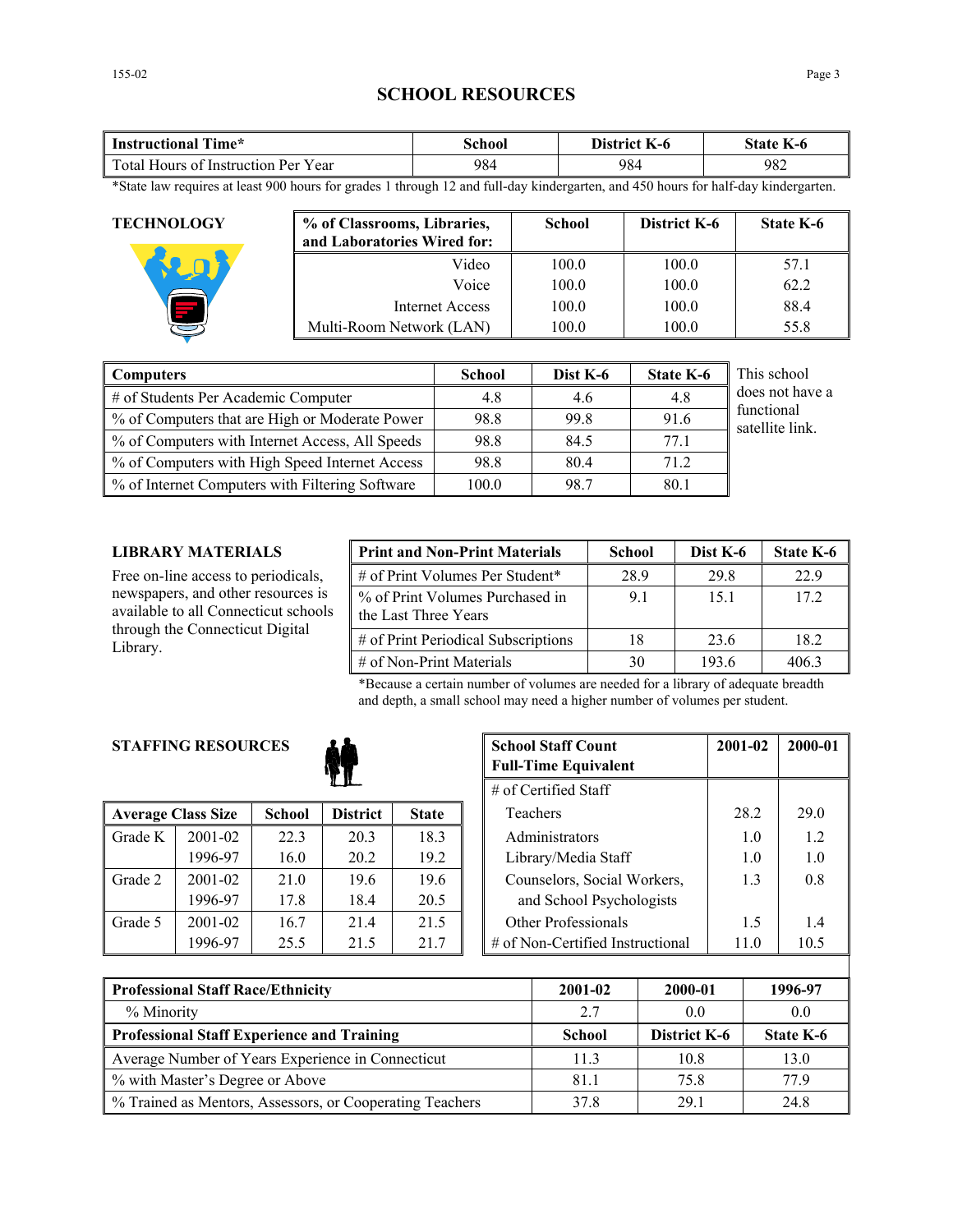| <b>Selected Subject Areas, Grade 5</b> | <b>Estimated Hours of Instruction Per Year</b> | Computer/       |              |                                       |  |
|----------------------------------------|------------------------------------------------|-----------------|--------------|---------------------------------------|--|
|                                        | <b>School</b>                                  | <b>District</b> | <b>State</b> | <b>Technology</b><br><b>Supported</b> |  |
| Art                                    | 36                                             | 36              | 30           | N <sub>0</sub>                        |  |
| <b>Computer Education</b>              | 0                                              |                 | 18           | N/A                                   |  |
| English Language Arts*                 | 420                                            | 415             | 426          | N <sub>0</sub>                        |  |
| Family and Consumer Science            | 0                                              | $\theta$        |              | N/A                                   |  |
| Health                                 | 31                                             | 30              | 26           | N <sub>0</sub>                        |  |
| Library Media Skills                   | 18                                             | 18              | 19           | Yes                                   |  |
| Mathematics*                           | 202                                            | 201             | 186          | N <sub>0</sub>                        |  |
| Music                                  | 36                                             | 38              | 32           | No                                    |  |
| Physical Education                     | 54                                             | 54              | 40           | N <sub>0</sub>                        |  |
| Science*                               | 76                                             | 79              | 97           | No                                    |  |
| Social Studies*                        | 75                                             | 73              | 97           | No                                    |  |
| <b>Technology Education</b>            | $\theta$                                       | $\theta$        |              | N/A                                   |  |

## **SCHOOL PROCESSES**

\*Interdisciplinary Approach

## **World Language**

Formal instruction (at least 1 hour per week) in a world language starts in grade 4 in this school. In Connecticut, 14.0% of K-6 schools have started world language instruction at this grade or earlier.

World Languages\* 36 36 41 11 No

| Types of Supplemental Instructional Services<br>Provided to Students Lacking Basic Skills | Available in<br><b>Mathematics</b> | Available in<br><b>Language Arts</b> |
|-------------------------------------------------------------------------------------------|------------------------------------|--------------------------------------|
| Pull-Out Remedial Instruction                                                             | N <sub>o</sub>                     | Yes                                  |
| In-Class Tutorial                                                                         | N <sub>0</sub>                     | Yes                                  |
| After School Program                                                                      | Yes                                | Yes                                  |
| Summer School (2001)                                                                      | Yes                                | Yes                                  |
| <b>Other</b>                                                                              | No                                 | No                                   |



#### **Interactive Distance Learning**

This school does not utilize interactive distance learning. Interactive distance learning ranges from on-line courses with student-instructor interaction via the internet to live classroom interaction through two-way audio and video transmissions.

| <b>Student and Teacher Statistics</b>                                                    | School | <b>District K-6</b> | <b>State K-6</b> |
|------------------------------------------------------------------------------------------|--------|---------------------|------------------|
| ■ % of Students Retained in Grade after 2000-01 School Year                              |        | 0.7                 |                  |
| Teacher Attendance, 2000-01: Average # of Days Absent Due<br>to Illness or Personal Time | 39     | 5.8                 |                  |
| ■ % Certified Staff Assigned to Same School the Previous Year                            | 676    | 60.4                | 83.0             |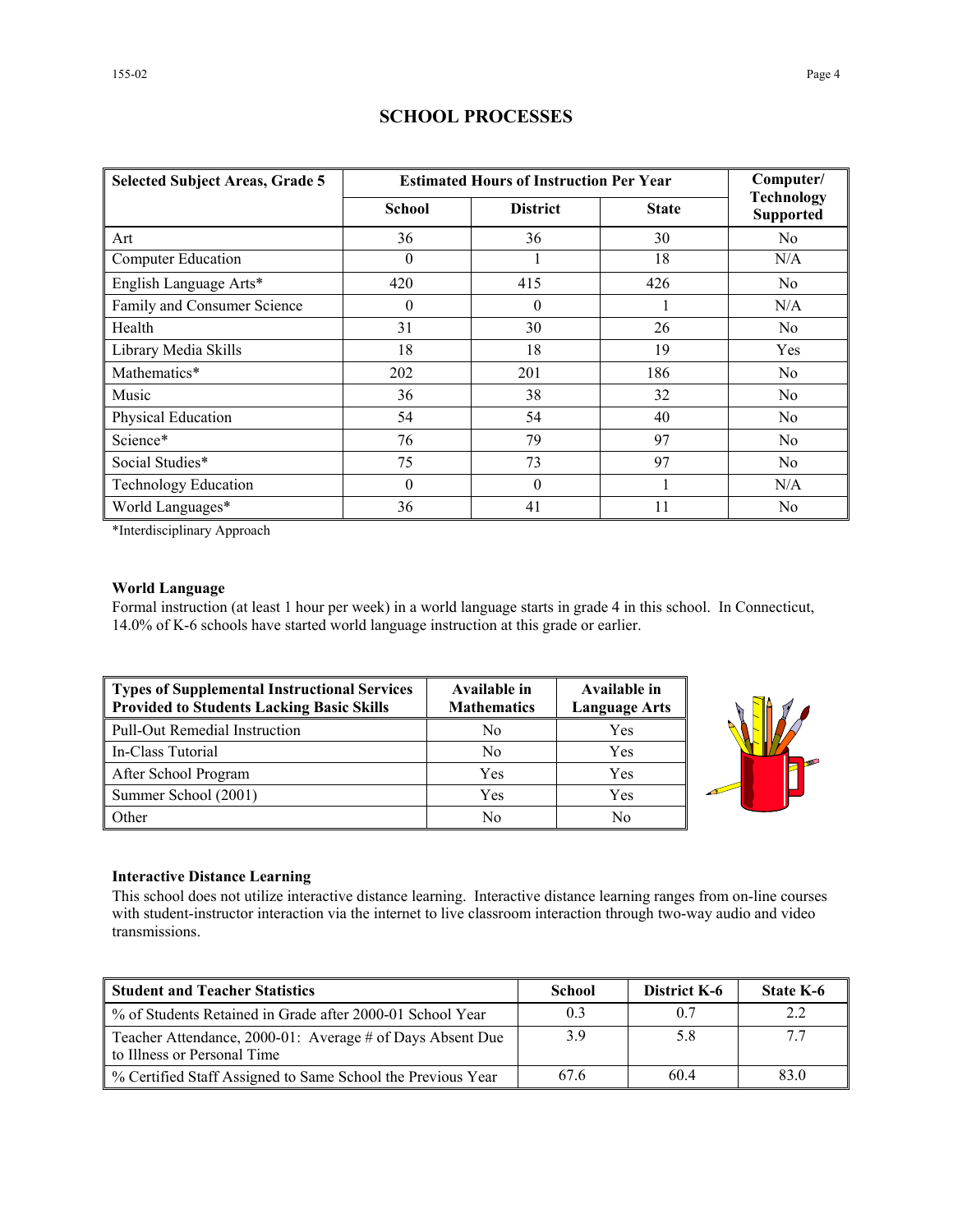## **STUDENT PERFORMANCE**

**Connecticut Mastery Test, Third Generation, % Meeting State Goal:** The state goal was established with the advice and assistance of a cross section of Connecticut educators. Students scoring at or above the goal are capable of successfully performing appropriate tasks with minimal teacher assistance.

| Connecticut Mastery Test, 3 <sup>rd</sup> Gen. | <b>School</b> | <b>School</b> | <b>District</b> | <b>State</b> |  |
|------------------------------------------------|---------------|---------------|-----------------|--------------|--|
| % Meeting State Goal                           | 2000-01       | 2001-02       | 2001-02         | 2001-02      |  |
| Reading<br>Grade 4                             | 85            | 87            | 74              | 57.9         |  |
| Writing                                        | 85            | 92            | 77              | 61.2         |  |
| Mathematics                                    | 88            | 92            | 81              | 61.0         |  |
| All Three Tests                                | 68.8          | 80.8          | 63.3            | 42.8         |  |
| Reading<br>Grade 6                             | N/A           | N/A           | N/A             | N/A          |  |
| Writing                                        | N/A           | N/A           | N/A             | N/A          |  |
| <b>Mathematics</b>                             | N/A           | N/A           | N/A             | N/A          |  |
| All Three Tests                                | N/A           | N/A           | N/A             | N/A          |  |
| Participation Rate                             | 94.1          | 94.5          | 95.5            | 95.0         |  |



In the table above, the percentage of students meeting the state goal is the percentage of those students who had a valid test score. The results reflect the performance of students who were enrolled in the school at the time of testing, regardless of the length of time they were enrolled in the school.

| <b>Physical Fitness</b><br>% Passing All 4 Tests |         | <b>School</b> | <b>District</b> | <b>State</b> |
|--------------------------------------------------|---------|---------------|-----------------|--------------|
|                                                  | Grade 4 | 46 2          | 40.1            | 32.1         |
|                                                  | Grade 6 | N/A           | N/A             | N/A          |

| ness<br>ll 4 Tests | School | <b>District</b> | <b>State</b> | <b>Student Attendance</b> | School           | <b>District</b><br>K-6 | <b>State</b><br>K-6 |
|--------------------|--------|-----------------|--------------|---------------------------|------------------|------------------------|---------------------|
| Grade 4            | 46.2   | 40.1            | 32.1         | $\%$ on October 1, 2001   | $97\,\mathrm{A}$ | 96.8                   | 95.9                |